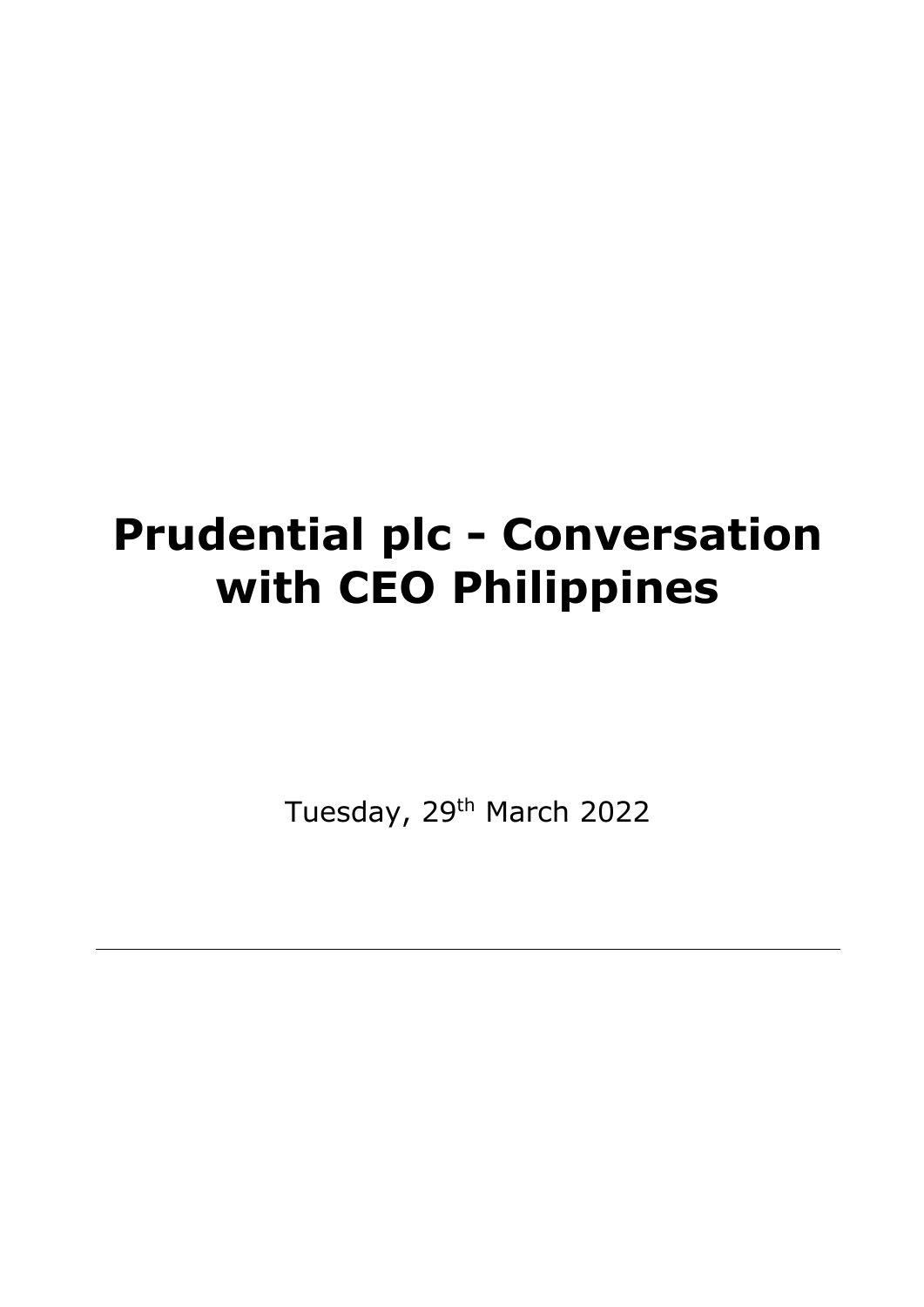## **Introduction**

# Patrick Bowes *Head of IR, Prudential plc*

### **Welcome**

Thank you for joining us for this first of a series of snapshot sessions to further introduce you to some of the leadership teams of our operations.

Joining us today in Manila is Nic Nicandrou, CEO of Asia and Africa, and Eng Teng, the CEO of the Philippines Operations. We will have about 15 to 20 minutes of discussion between Nic and Eng Teng. And then following that, 15 to 20 minutes further of questions and answers from yourselves. The conference call host will then explain how to pose your questions via the conference call in much the same way as we do for our results call.

So over to you, Nic.

## **Management Q&A**

**Nic Nicandrou:** Thank you, Patrick. Good morning, good afternoon, good evening, everyone. And welcome to this. As Patrick said, today, I am in Manila. I am visiting Philippines business. In fact, we are connecting with you today from our PRUHouse premises, which were recently launched a couple of weeks or so ago. They are designed to offer flexible accommodation facilities to 22 agency groups in an environment that really is here to promote creativity and teamwork.

In fact, just to get a sense for what it is that we are trying to do here. We will upload a video of the launch event alongside the recording of this meeting.

Before we start with the interview, I just want to look back to our very recent full year 2021 results. We were pleased with the very strong, high-quality and resilient performance, which was underscored by the very strong underlying demand for the products and services that we offer across Asia and Africa, not least reinforced by the recent pandemic.

The Philippines is part of our business, part of our portfolio that is reported under Growth Markets, and I wanted to have the opportunity to introduce Eng Teng Wong, who is our new CEO here in the Philippines. He has been in the role for a few months. Thank you, Eng. Thanks for joining us.

**Eng Teng Wong:** You are most welcome, Nic.

**Nic Nicandrou:** And thank you for hosting me for the visit, indeed, hosting this session. So with no further ado, let us get to the questions that no doubt are in everyone's minds.

Starting with the first one. You have been CEO for now six months. Just tell us a little bit about your recent career with Prudential? And what aspects of this are you going to bring to bear and how you are going to help the business grow from here?

**Eng Teng Wong:** Thank you, Nick, and to all the audience. I am delighted to be here. I joined Prudential Life business in Malaysia in January 2014, taking up a leadership position in technology and subsequently operations over four years from 2014 to 2018. And that gave me opportunities to work very closely with the agency workforce, enabling the on boarding of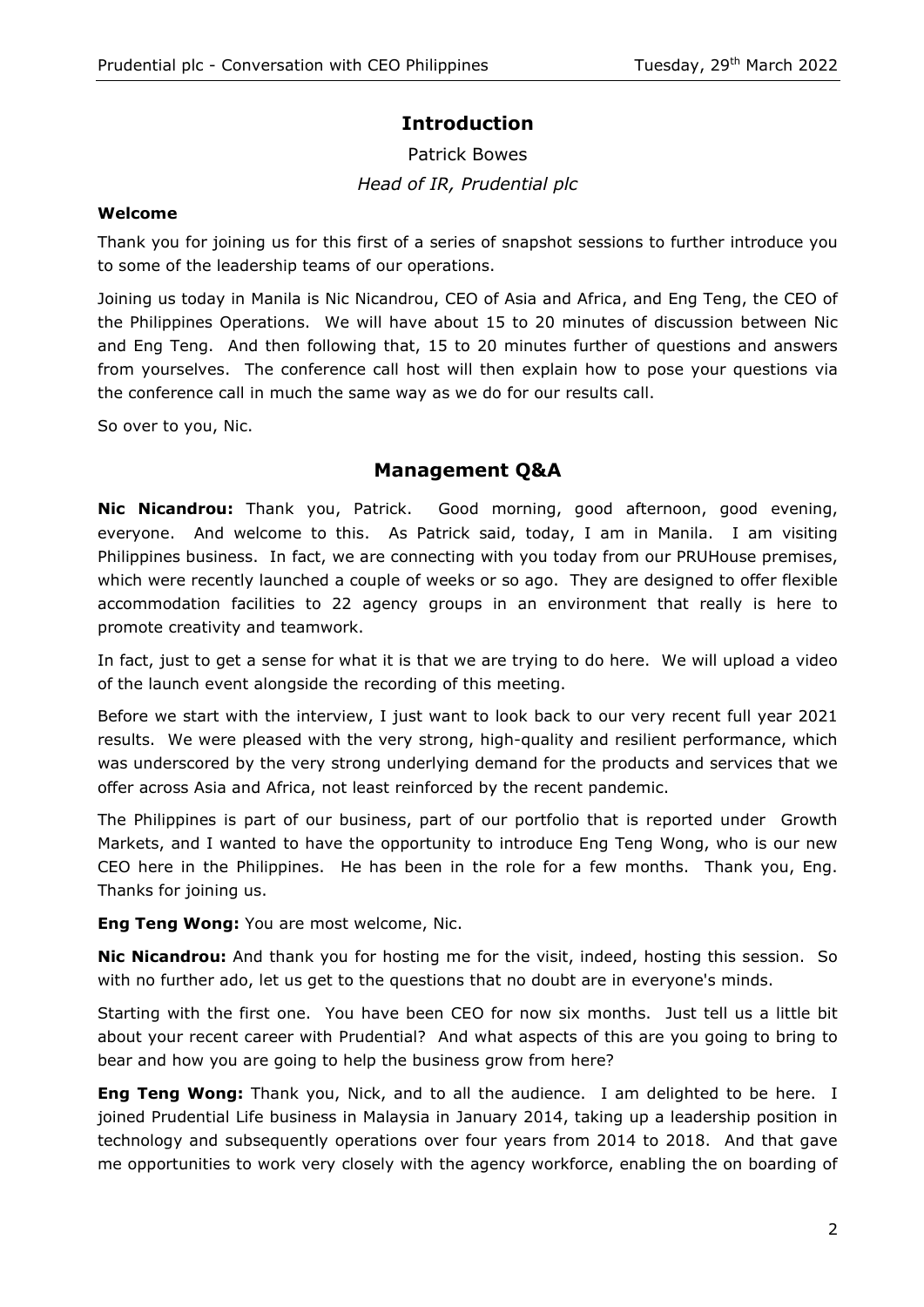new agents, enabling and empowering agents to then originate sales using the e-submission tool that we developed in Malaysia. And we took about three years to fully roll out to all agency workforce. And that was the first experience that I am actually bringing to bear in the Philippines.

And in the last few months, we experienced a phenomenal improvements in terms of not just the availability of these two equivalent in the Philippines but the agency workforce today is able to engage customers anytime anywhere, even on public holidays or weekends, to deliver sales, to deliver more importantly protection for Filipinos and families to the tune of millions of APE on weekends and public holidays.

The second experience that allows me to really also bring to bear in a market like Philippines. Philippines itself is an early adopter of technology. In early 2020, we rolled out PRUHouse by leveraging the Group's strength in technology investment to bring to bear affordable and accessible healthcare and customer-centric solutions for Filipinos. And that way we allow ourselves to be more prominently featured to the society. And we just had a great meeting with the regulator here, sharing some of the early successes.

Just a quick number and I can elaborate later. Last year, we actually delivered 57,000 micro policies to Filipinos and that actually contributed to a follow-on sales of another US\$30 million, about 17% of our business last year. So, I will share more a bit later. Thank you, Nic, for taking this on.

**Nic Nicandrou:** Thank you for that. And of course, the fact that you were involved with Pulse at the centre from day one, and supported the development of the tool and the roll out across the markets, puts you in a unique place to now utilise it in a market in order to bring services and products to many more millions of customers that we have been able to do historically.

**Eng Teng Wong:** Yeah. That is right, Nic.

**Nic Nicandrou:** So please remind the audience why the Philippines is such an important market? What is it that makes the Philippines an attractive market? And why is it important? Why should investors be interested in it from a Prudential perspective?

**Eng Teng Wong:** The Philippines is the second largest market in Southeast Asia just after Indonesia, in terms of the size of population. As of the end of last year, we had 111 million population here. And out of this, about 38% of them are forecast to be in Gen-Z. And that group is even bigger if you include millennials. And the economy is growing fast, is forecast to be actually clocking at 7-9% this year. And last year, during the pandemic, it managed to deliver 5.6%. And in the next few years beyond this year, is projected to grow at 6%. So huge opportunity.

What is even more exciting is the level of penetration of insurance in this market at the moment against GDP is only about 1.2%. And that actually give us vast opportunity to tap on a huge gap, US\$32 billion in terms of protection gap. And today, 54% of the healthcare is paid out of pocket. So huge opportunities for Pru Life UK to reach out and serve the underserved and unserved market.

In addition, there are 4.6 million overseas Filipinos workers( "OFW") working around the world on an annual basis. They remit about US\$13.7 billion, and that is equivalent to about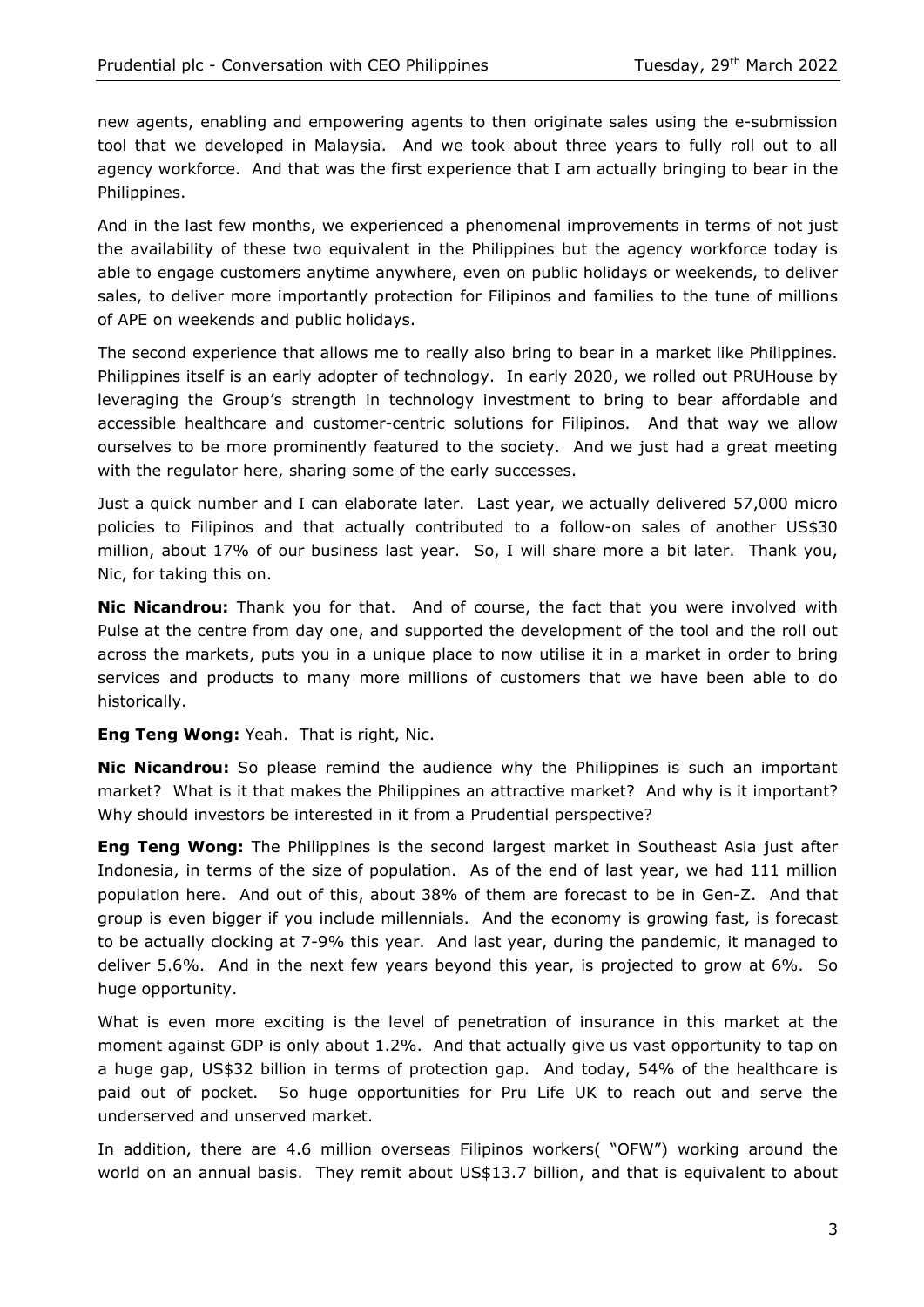US\$3,000 per OFW per year. We can certainly tap on that, and very soon, likely we will be the first to launch a family-oriented intergenerational product to really target this Group of customers beyond just the current traditional customer base that we have.

And on top of that, to really cement our position as the number one insurer in the Philippines, we are having the biggest youngest agency workforce, and that allows us to reach out to many parts of Philippines. At the moment, we are focusing on the top five cities: Metro Manila, Cebu, Davao, Baguio and also Cagayan.

And in this case, we also have a full suite of products targeting the mass segment and also the high net worth. Last year, over 25 years we have 750,000 customers, about 100,000 of them are high net worth and the balance in mass. And for high-net-worth customers, we have products ranging from savings to investment to unit-linked to really protect the needs and generate wealth with these customers.

As for the mass, we have bite-sized products from personal accident for junior, cancer protection, infectious disease, dengue, so on and so forth. What is most important about all this is really to provide accessible and affordable insurance protection for Filipinos and family in this market.

**Nic Nicandrou:** That is great to hear. And it is good to get some good colour on the business from a customer perspective and also the products. Can you say a little more about one of our core strengths, which is agency, just some details around the shape of that agency, the size of that agency force? And talk a little more about some areas where we have brought new products to the markets and we have innovated because we have a reputation of being innovators in this market. Say a little more about that?

**Eng Teng Wong:** Thank you, Nic. Our agency workforce is number one in size in the Philippines. 31,000 of them, right. And is the youngest agency workforce, and about 85% of them are in Gen-Z or millennials. And this really matches with the demographics of population in the Philippines.

And in this case, all this agency workforce, they are well trained. They are continuously upskilled to reach out to customers across the Philippines. Earlier, I talked about the focus in five cities. And in this case, we have also looked at potential opportunities to really bring not just individual protection products, but soon we are likely going to be the first insurer in the Philippines to launch early I talked about intergenerational cancer protection product that includes cancer critical units.

All these agents are looking forward to this launch because not only they are able to talk to customers individually, but also to the family. And as the economy is reopening, the excitement is high. Everywhere I go, people are more ready to meet our agents and the product innovation really allows us to actually scale.

And in addition to that, the agents today, 10,000 out of 31,000 of them, are able to feed on the leads that we pass on to them to have further conversations with these bite-sized customers. And from there, that resulted in the earlier number I shared, US\$30 million of online to offline sales last year or 17% of the total business that we contributed last year.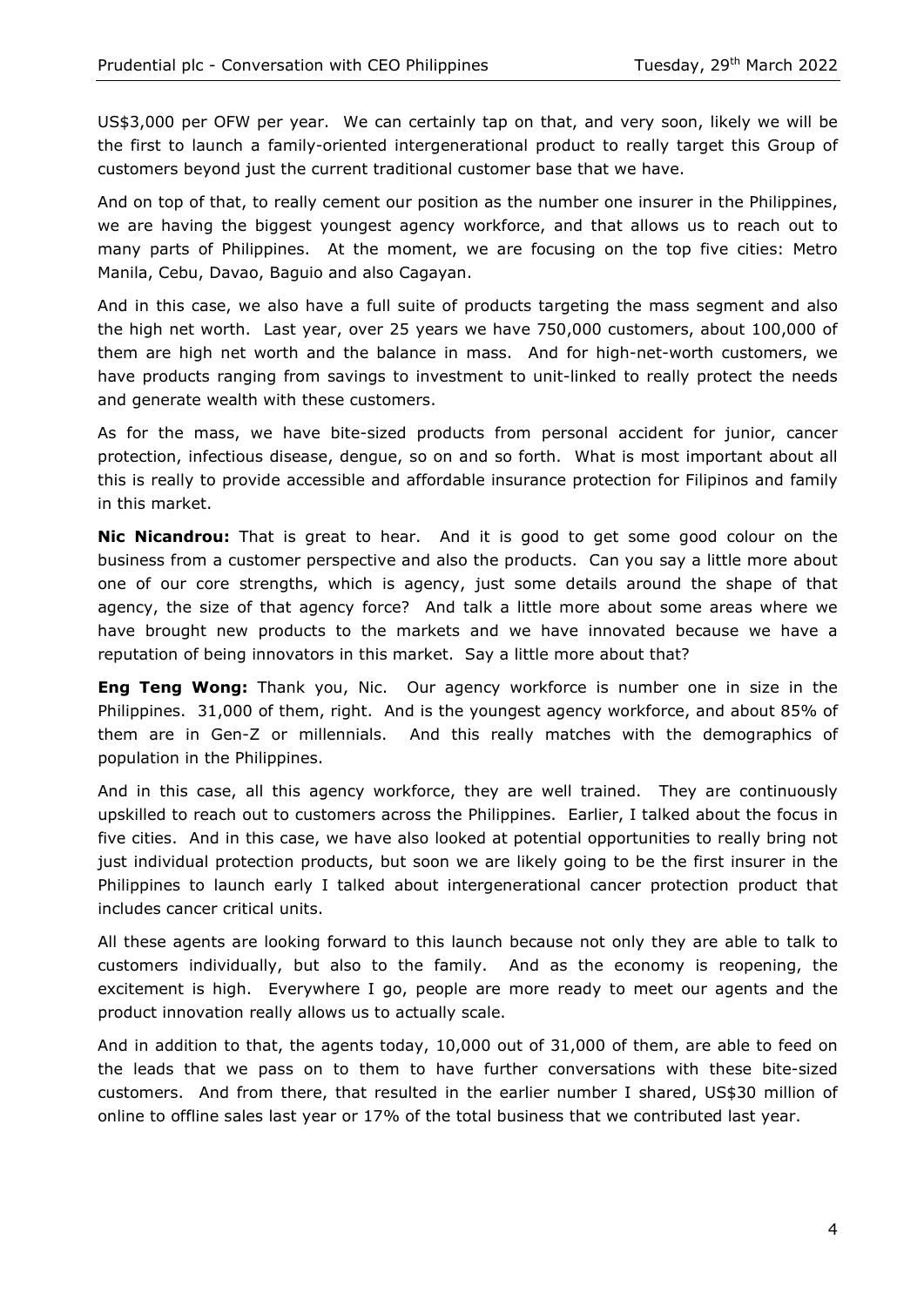And this year as we ramp up that capability, we are set to deliver even more exciting growth through agency workforce truly able to really provide high-touch professional advice and assistance to many Filipinos and families.

**Nic Nicandrou:** Thank you, Eng Teng. As I wander around this facility, I am just struck by the number of women that are agents. Tell us a little more about that and why it is important in the Philippines?

**Eng Teng Wong:** Absolutely, Nic. Wonderful. Out of 31,000 agents, 69% of them are women. And in this matriarchal society, the woman leads and manages finances of family. So it is absolutely important to have women connect with more women, helping and blessing more women and women are the ones who take care of the family. I am one of the living example. So I am really excited. So a lot of women leaders are really helping us to grow even more in terms of building the agency network.

And during pandemic, one of the constraints that we faced was the limited number of exams that we could actually send our people to actually go through the accreditation. As the economy reopens, we really hope that the regulator is able to actually support the need and the demand to have more offsite examination with opportunity to even leverage technology to provide online examination as well so that the whole opportunities for Filipinos to join the industry, not only in terms of getting new livelihoods for those who are not able to find jobs but what is even more important is to help reach out to many more Filipinos and family in line with the financial inclusion vision that the country has.

**Nic Nicandrou:** You referenced earlier how we are first to innovate in a number of products, the recent example being what we are about to launch in a month or so on the family critical illness. Of course, just for the benefit of the audience, we were also first to bring unit-linked savings business to the Philippines in 2002.

**Eng Teng Wong:** Yes, Nic. Very good.

**Nic Nicandrou:** And of course, as we build out since then, we have built out the suite of products to include all other forms of protection. Just give the audience a sense of how important and how the weight of protection that we do in our sales and why that is important?

**Eng Teng Wong:** That is right. So with this full range of health and protection product last year, 30% of our business are actually generated from this health and protection, and we see increasing need. And despite the pandemic, with the increased level of awareness, Filipinos are more ready to speak to us to actually fulfil their unmet needs in health and protection. And last year, the agency workforce itself grew by 25% and this health and protection really allows the family, the Filipinos to really make sure that they have the safety net.

And this is what we call high-quality resilient business. And in terms of another angle to that, the regular pay constitutes about 95% of our business and single pay is only 5%. So this is what I call high-quality business.

During the pandemic, we deliberately heightened our level of engagement with the customers, providing them the additional convenience to make sure that they are able to pay their premium conveniently from wherever they are so that they can continue to enjoy the protection benefits that they well deserve.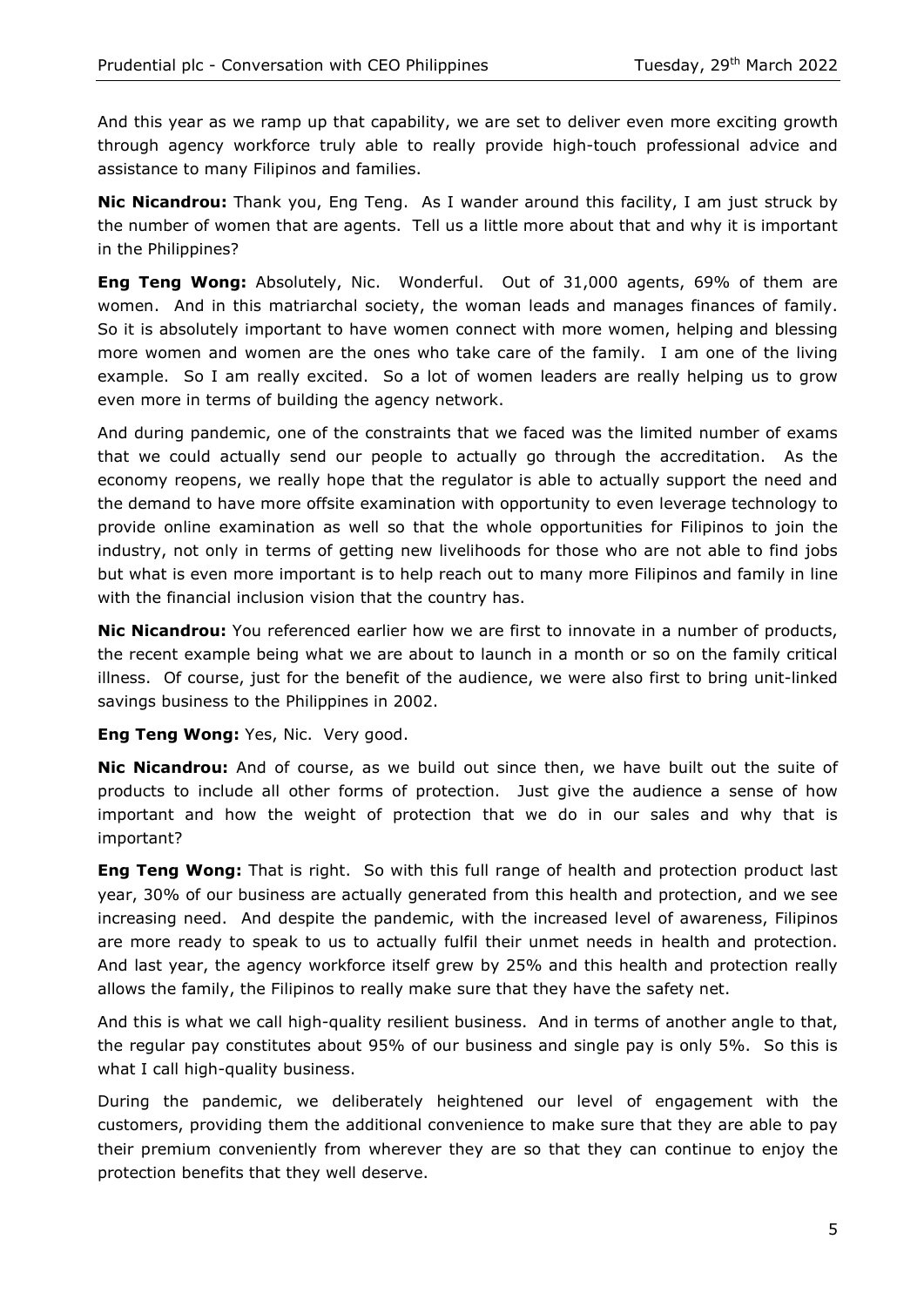**Nic Nicandrou:** It is very important. Another feature of the Philippines is that it is becoming an increasingly digitised society. Can you give some examples to the audience of what it is that we are doing in the digital space?

**Eng Teng Wong:** Absolutely. If I look at the opportunities here, from the demographics, we can actually tell 75% out of 111 million population, they are online. They are very active in social media and also they spend hours and hours in Facebook. And not just Facebook, there are many other social media tools over here that are popular – Viber, WhatsApp, Telegram, etc. The whole idea for this generation of users, they like to actually engage virtually, fast, and in this case, that is where the financial awareness and literacy can be promoted by the effort that we put together leveraging Prudential Group.

In March 2020, we launched Pulse by Prudential. And in a market like Philippines, this is the third country we launched. And in terms of performance, it is actually the best because last year alone, we actually blessed 57,000 policyholders buying bite-sized products from us and these are generally aged from 20 to 35. And that is the kind of engagement we have.

And talking about accessibility and affordability, that itself today is less of a problem because we have bite-sized products like PRUPersonal Accident for Junior is only costing \$1 per year in terms of premium. And this is currently the best-selling products because we see behavioural change amongst parents. They just need \$1 per child per year.

Wonderful. So Filipinos get the chance to really have access at the convenience of mobile phone using Pulse to bless their family members.

**Nic Nicandrou:** That is great to hear. Well done, Eng Teng. We said earlier that we have achieved number one in 2020, and that we have done that on the back of a very strong channel in our agency. So how do you improve on the agency channel performance from here?

**Eng Teng Wong:** Thank you, Nic. Last year was indeed a very, very challenging year. It is not only COVID. The Philippines was hit by Super Typhoon Odette in December. Just to give some data to share. 86% of our business last year was done virtually. The number of agency workforce in terms of strength dwindled because the new recruitment and licensing was actually limited because of drastically reduced number of offsite examination centres that we can send our people to.

However, we demonstrated resilience in our business. The whole agency workforce capitalised on what we call the suite of products by investing time to learn and then to engage customers more regularly. They saved time by not having to travel to meet the customers. They reach out using social media. They spent time explaining to customers the benefits of some of these products, customer-centric products. They explained to them patiently.

Initially, it was still a challenge, but we were amongst the first to make sure that we are able to deliver end-to-end right from engagement to the actual sale of the product. And on that note, in fact, we are grateful to the regulator who allows us to do virtual face-to-face, including payments.

And this behaviour today, this practice today I believe personally will continue even as the economy reopens. And that allows us to move out what we call activity ratio and productivity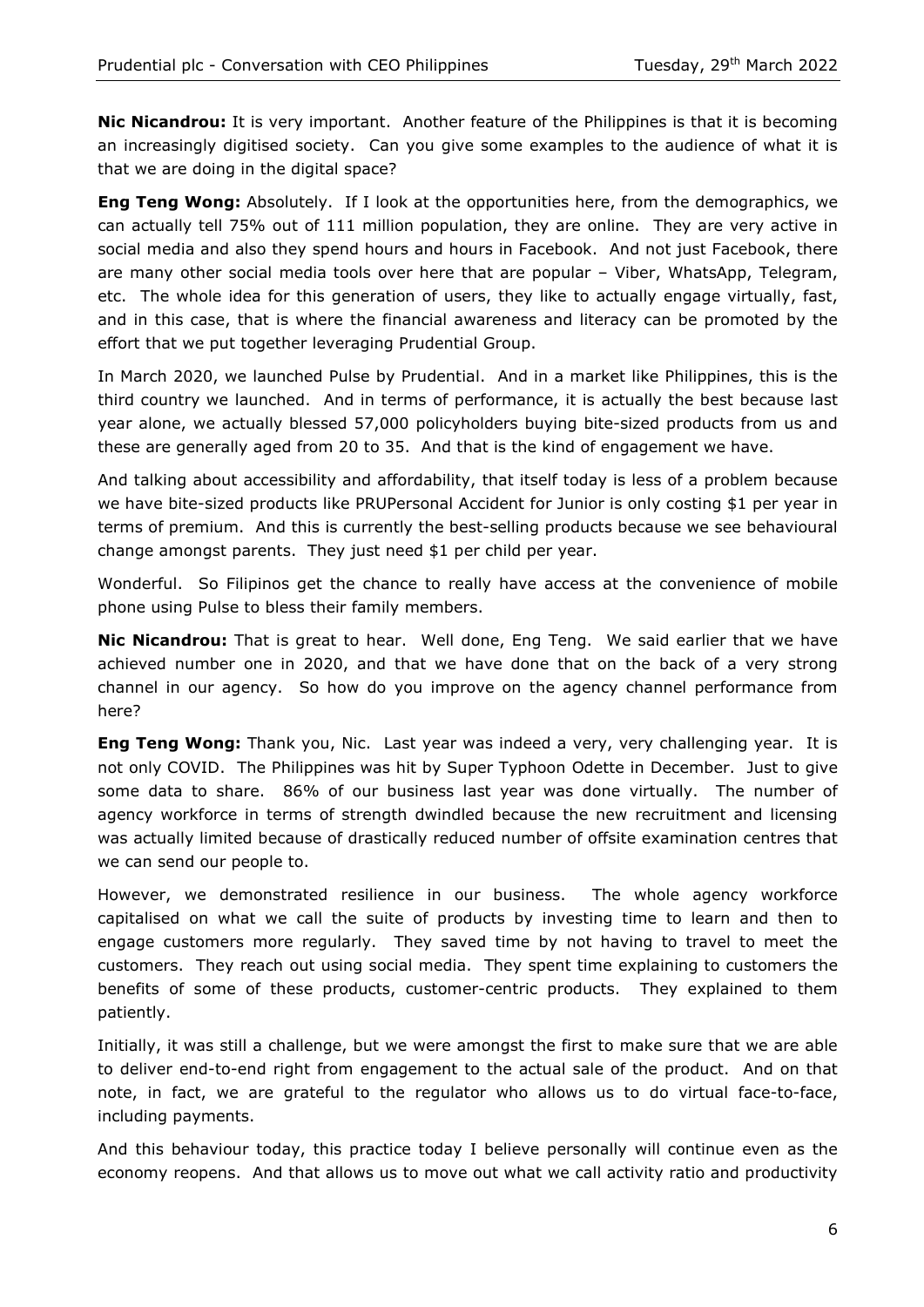to more than compensate the drop in the size of the new manpower joining us. And on top of that, even during pandemic, we increased the number of MDRTs by 54%. And today, we have over 400 MDRTs qualified and we are the biggest in this.

And what is the ambition on this? We will continue to grow. Last point to share just on the skilling and also uplifting of the capability of our people. And with the common basically shared purpose of blessing more Filipinos, some of these MDRTs, they are perpetually moving out through the untiring labour of love in terms of their performance to move to COT, core-ofthe-table, and top of the table.

As of last month, we already had four MDRTs this year. And one of them out of the four is actually aiming for double TOT, and in industry it does not even have double TOT. And we are going to create the first award for double TOT this year.

**Nic Nicandrou:** Fantastic. My final question before we go to the open Q&A is let us talk a little about your ambition beyond agency. What are some of the other potential routes to market that we are working on at the moment?

**Eng Teng Wong:** Thank you, Nic. Very good question. So last year, in December, we signed a new partnership with a digital banking service provider, CIMB, that does not have any operating branch in the Philippines. And we are going to jointly benefit by tapping on each other's customer base, mostly younger segment.

In the last four years since they started, they have actually acquired six million customers. So that allows us to be confident starting next month to launch our maiden, what we call, customer-centric retail credit plus protection product next month. And through this initiative, we will be able to reach out to many more customers who are not the customer of Prudential or Pru Life UK today.

And that allows us to then feed these leads into our largest and youngest agency workforce, highly tech-savvy, who are then able to have more meaningful conversation with these customers. And I am confident that that will actually lift our performance even more and faster. And in addition, there are many popular partner ecosystems who are also like-minded like us, because we really want to reach more Filipinos and families with a common aim to lift and increase the level of financial inclusion.

We are already working with some of these partners to actually put these products into their ecosystems, providing the added convenience in the form of the additional routes to market, whereby consumers can just buy all these products easily. And they only need to download Pulse when they need to get the service in terms of giving their policy details, in terms of basically asking for more to actually get what their needs to be fulfilled.

So last point to share also, it is also early success for us. In addition to these partnership channels, we last year managed to acquire a few large, what we call, enterprise business customers. I would just like to share two of them. One of them is Intellicare. The other one is Vega. So on monthly basis, we are able to onboard thousands and thousands of employees of these organisations to be part of our individual customers.

So in this case, we are very confident that more names are being worked through at the moment in the pipeline. And in this case, not just individual customers but also small medium enterprises customers and their employees. And this to me is a virtuous cycle. The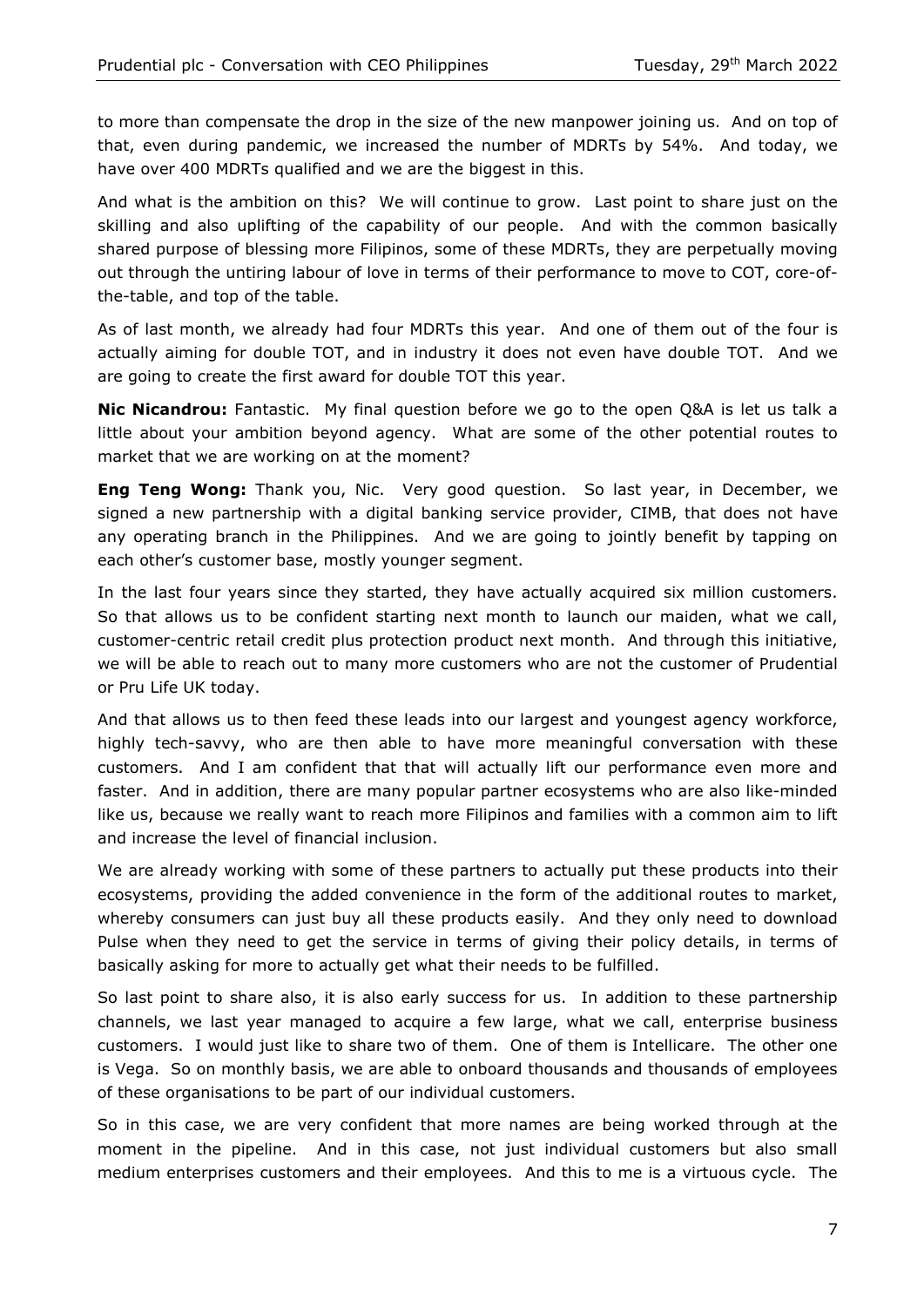employees of this SME may also be having relatives or friends in other SMEs than we have more referrals coming through. So I'm equally excited with this new route to market, Nic.

**Nic Nicandrou:** Now it is very important with 17% of our sales, as you said earlier, [ Editors change:"associated with Pulse"]

**Eng Teng Wong:** That is correct.

**Nic Nicandrou:** Around 3-4% coming from Group schemes. Already the initiatives are paying dividends and helping us grow the business.

**Eng Teng Wong:** That is right.

**Nic Nicandrou:** With a million SMEs in this market, there is plenty to go for. So the targets will get even tougher as we go from here. And really on the digitisation piece, the reason digital is important tying up with ecosystems, some of which you mentioned and some of which I know are in flight, and we will come to announce in the fullness of time.

These are key because they are a main gateway to tapping into the 30 million mass market segment today, which is massively underserved. Eng Teng, thank you for that brief introduction to your business.

**Eng Teng Wong:** Thank you, Nic.

**Nic Nicandrou:** I think it is time now to hand back to Lauren, and go to the audiences' Q&As. So over to you, Lauren.

## **Audience Q&A**

**Greig Paterson (KBW):** Just one quick statistic. I wonder if you could just give me the APE split between bancassurance and agency last year? And the second thing, well, I noted in the presentation, but you also spoke about your new arrangement with CIMB. I note there was pre-speculation that that a virtual bank was tying up with another partner in Indonesia. I know Nic, you have spoken about Indonesia and bancassurance. I was just trying to understand how that relationship is in terms of bancassurance, how CIMB is splitting up, because it surprised me that you only got one country and potentially not the other.

**Nic Nicandrou:** Do you have the split of how much is coming from agency versus other channels?

**Eng Teng Wong:** Agency is our primary channel, is actually about 95% or more. Earlier, we talked about the enterprise business about 3% and the rest is banca and other small opportunities.

**Nic Nicandrou:** Yeah. Just maybe to expand, bancassurance is not as dominant a channel in the Philippines as it is in other markets. I am talking about the sector overall. Part of the reason of what has been holding bancassurance back in the Philippines is regulation.

There are rules that prevent, as Eng Teng said earlier, sales from happening in the premises. So banks tend to refer. It then tends to go outside the branch to a salesperson. Then the salesperson has to arrange the meetings. It is just not as slick, there is more friction in the system.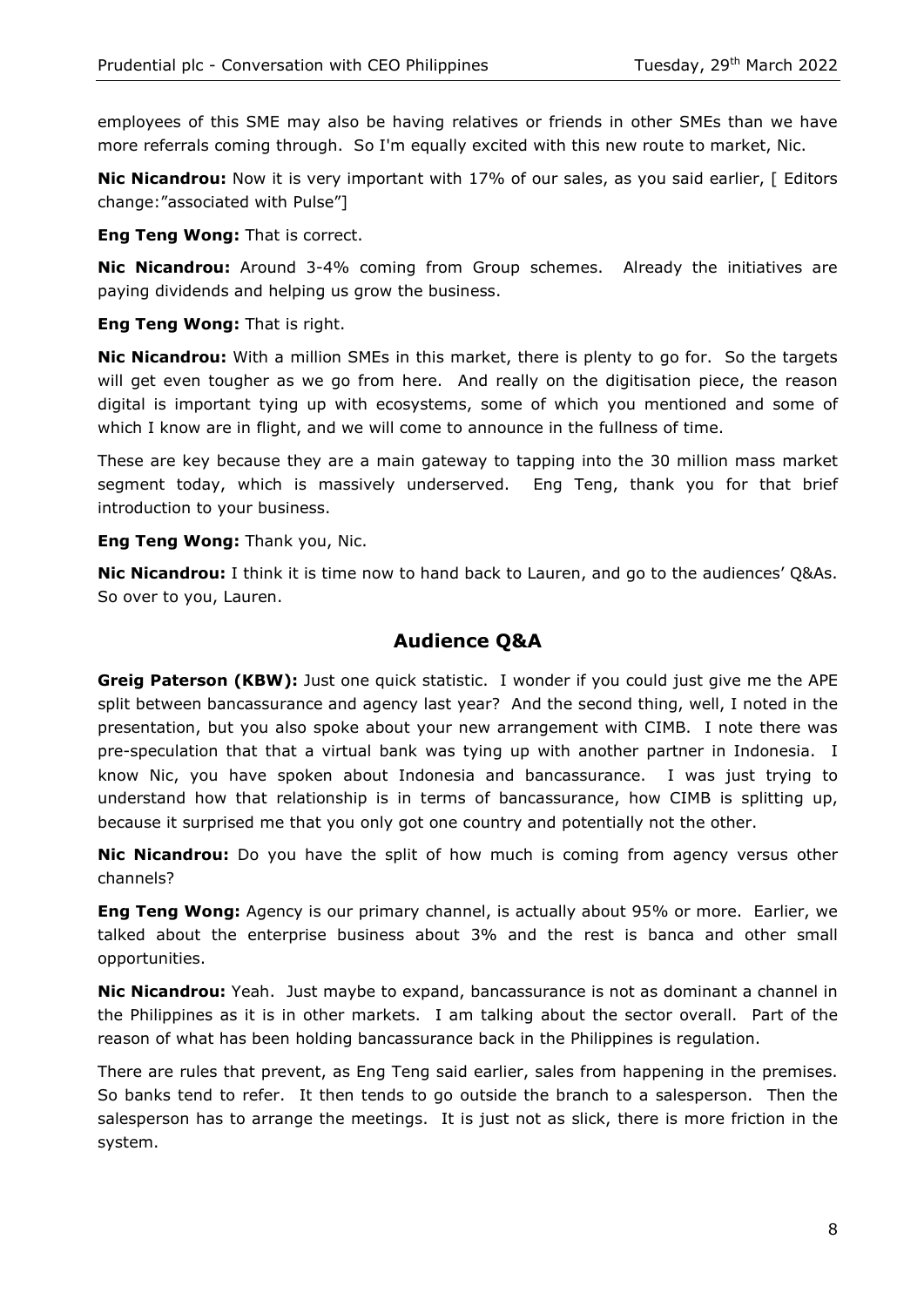One of the topics that we were bringing up with the regulator earlier today is how we can work together to change that, because it is not something that we are now seeing in many of our markets. So it is relatively small in the sector. And for us, our relationships at the moment are with the Robinsons Bank. We are in our fourth year of relationship. It is going well. And having met the management team on this trip, they have very ambitious plans on growing the business. And of course, they are part of a much bigger conglomerate.

**Eng Teng Wong:** JG Summit.

**Nic Nicandrou:** Yeah. Do you want to say a bit on that?

**Eng Teng Wong:** Yeah. Just a quick introduction to JG Summit. JG Summit owns airlines in addition to banks. They have huge retail mall. They have a property development arm. And one of the opportunities that we are already working with them and is really giving us very good return is as the market reopens as the property development blooms, we are in a position to provide that credit protection for the lives of all these property owners or investors.

And on top of that, Nic earlier mentioned, we are really working very well with Robinsons Bank. Last year, we announced the launch of the co-branded card. And last week, in fact, we held a special event for our high-net-worth customers, officially launching our platinum card that has many, many benefits that even allows us to tap into the group we want, the goal we want loyalty points, that allows customers to then enjoy the convenience and services or products from the whole conglomerate. So there are a lot of initiatives soon to be launched. I am really very excited.

And the last point to share is really about making sure that we do well by focusing on top three rather than doing a few here and there. So please, watch out this space as we announce that will be really touching the hearts of customers, Filipinos and families in this country.

**Nic Nicandrou:** Well, thank you Eng Teng. And that is why I said this. Regulation is lighter in terms of how we work with ecosystems, both physical, so it has different components of the JG Summit Group are also digital. At the moment when it comes to the banking sector, or to bancassurance, there are more restrictions that we see in other markets.

Nevertheless, we are developing the DNA with a relatively small player. We are now branching into effectively a digital-only bank very quickly. CIMB tend to work with different firms across different parts of Asia. And clearly, in some markets, in the Philippines specifically, they are only present in a digital format. And they have selected us over the next few years to participate with them, not least because today in the Philippines, we are only really one of two firms that can supply bite-sized small products. So that is why they have selected us. Lauren, next question please.

**Thomas Wang (Goldman Sachs):** Just maybe firstly in terms of the product mix there. Can you just give us a little bit more detail in terms of how much is the unit-linked beside the 30% health and protection?

And then the second question, if I can have, is if I look at the market share for Pru in Philippines, the market share gain really happening in 2019-2020. So what was driving that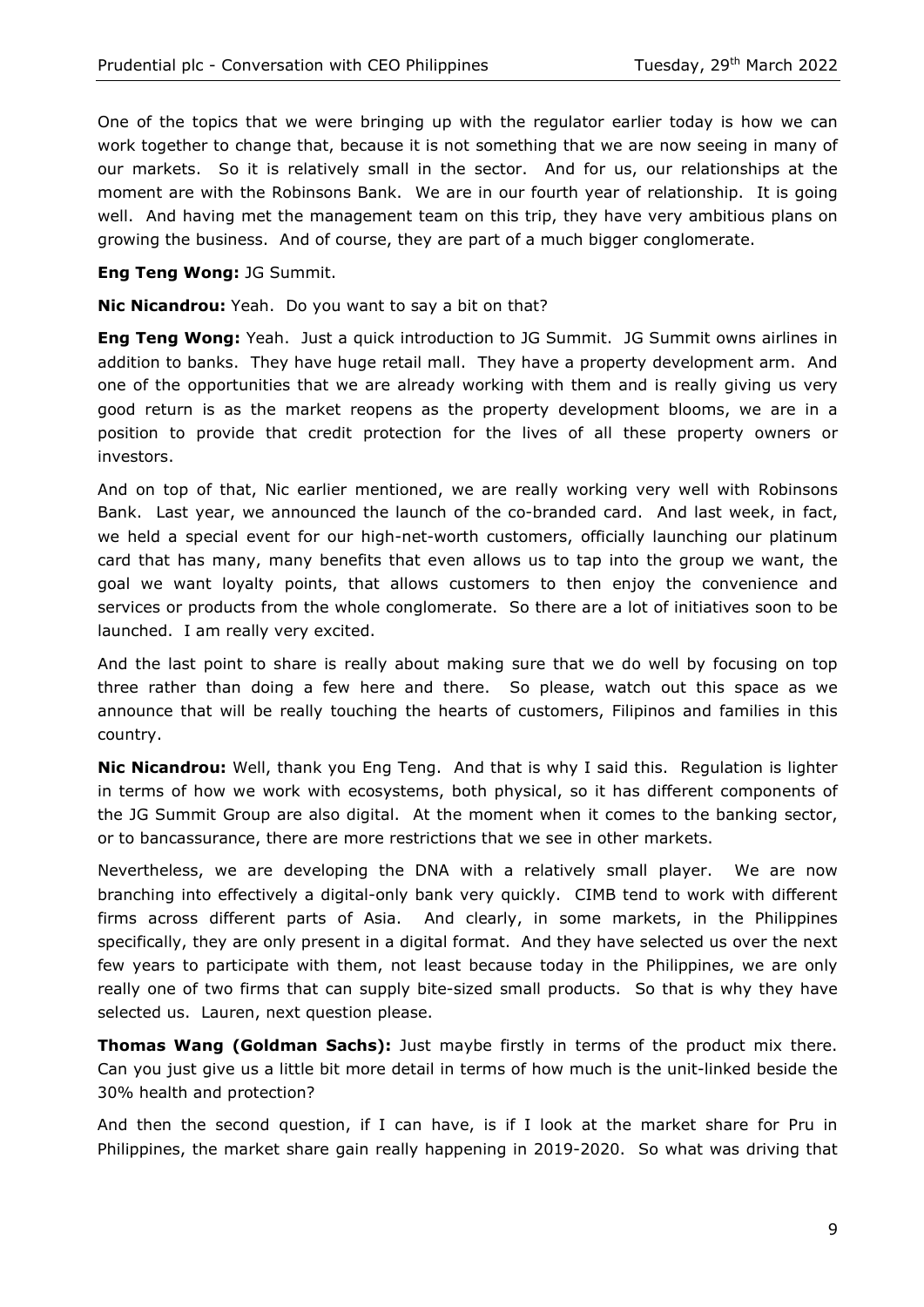market share gain? Is this particular product or particular strategy? And then why do you think so, or how long do you think that the competitor could potentially catch up there?

**Nic Nicandrou:** Okay. Very good questions. Maybe I will do the first one and you can talk about how we got to number one, how we defended it and how you think we are going to stay there. So unit-linked is the only savings product that we offer in the Philippines. That is right, yeah?

### **Eng Teng Wong:** Yes.

**Nic Nicandrou:** So it is the vast majority. So it is the roughly 30% health and protection and 70% is effectively coming from unit-linked. But how did we gain share over 2020 and in the recent years?

**Eng Teng Wong:** I think the main secret is we are the largest and youngest agency workforce, earlier mentioned. It is not just about the number. It is also about the intentional training programmes that we empower the agents right from the day they join to the point that they reach an MDRT status, and they are still having opportunities to grow to become leaders, what we call MDRT builders.

And to stretch it further, they can even move higher, to be an area manager, to be a district manager and soon maybe even a district builder. So they see a clear career path with help all the way. And on top of that what is also important for us is that in addition to the manpower size and training, this is also about the full range of products that we have, plus the leads that we generate {Editors change;" associated with"] Pulse, earlier I talked about. So all these numbers in terms of leads, give agents more opportunities to engage customers to actually nurture these leads and to convert them, right? 17% of the business was delivered last year through these form. Leads in the past, there was not any.

And actually, without that 17%, we might have not retained the number one position. So it is really about the most professional agency workforce, young and biggest, ongoing training upskilling, plus the leads that we pass on to them to actually then convert. And this year, we would likely be able and we will be able to even improve the conversion rate, because the more we practice, the better we get.

**Nic Nicandrou:** There is a couple of other factors, and this came in a session we were having earlier today around consumer trends in the Philippines and how they have changed over the last couple of years. And one of the strong trends that we have seen during the pandemic in the Philippines is how quickly people here adopted to a technology, whether it is online shopping, whether it is the social media tools you referenced, the proportion of people that are using social media. All of that just bounced back up and bounced up and, if you like, grew significantly in this period. It is a young population.

So the fact that we were able very quickly to pivot to using virtual face-to-face tools put us at a competitive advantage to everyone else. 86% of our sales done last year was done through agency, were done through remote selling tools.

In fact, in the fourth quarter of 2020, that was 84%. And the percentages in Q2 and Q3 in 2020 were in the high 60s. So people pivoted to using technology, digital tools. And because we have a young agency force, they were able to make that transition extremely quickly.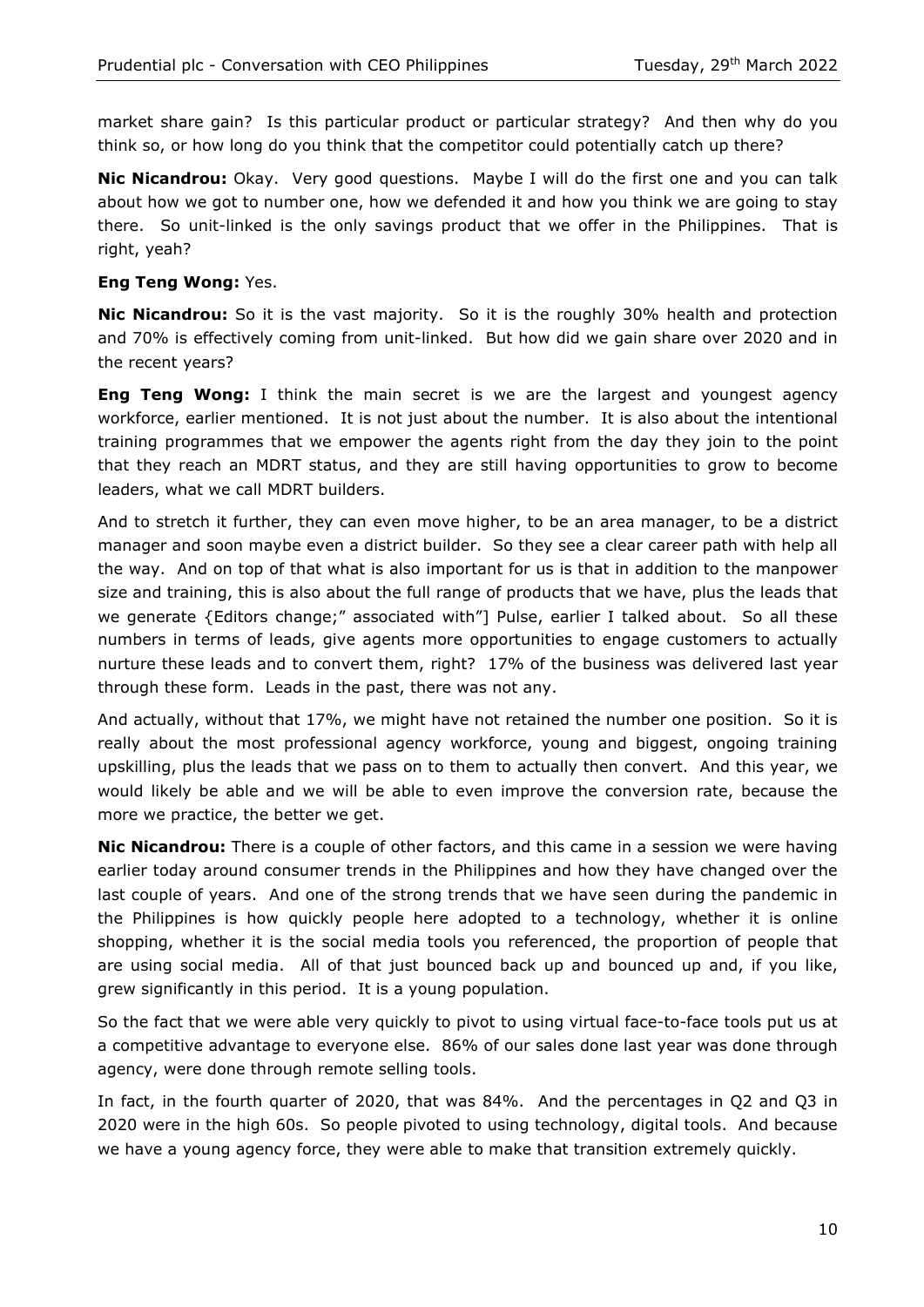The other thing that the team did here, because of the very broad product set and because of what I said at the beginning, the reinforcement of the need for protection in a population that is vastly underpenetrated during a pandemic, meant that organisations such as ourselves with a very broad product set, one that now offered products at much lower price points, we were able to reach many more first-time buyers than we have ever done in our history.

The number of new customers that we added in 2021 was up 84% to 280,000. And we doubled the number of policies in 2021 compared to 2020 that we sold in the health and protection space. So it was effectively a very resilient performance, and the resilience came from the youth of this team from the availability of good technology to support our distributors, our agents in this and a very broad product set that was further expanded to reach even more people than previously.

And I think that sets us fair more to the point as we go forward. As things normalise, not only are we going to be able to do everything that we did before, but with these additional strengths, we will be able to have more impact than at any point in our history. Thank you, Thomas, for your question.

**Andrew Crean (Autonomous Research):** I had a couple of questions. Firstly, just looking at your number of customers divided by your agents. The customers per agent is only about 24 each. And I wonder whether you could talk a little bit more in detail as to the barbelling of your agency force. Do you have a very high productivity among some agents and then a large tail of agents who are really not doing very much?

And then secondly, just in quality terms, where are we in terms of the Philippines' journey on IFRS profitability? Because obviously we saw many years ago this huge ramp up in sales drive very fast rate of profitability in Indonesia. Where are you in that journey?

**Eng Teng Wong:** Nic, I take the first part of the question.

**Nic Nicandrou:** Yeah, I will take the second.

**Eng Teng Wong:** So to give you a bit more colour, in fact, the highest number of manpower we used to have prior to pandemic was usually around 40-odd-thousand, right? And on an annual basis, we actually do annual contract maintenance with the agents. For those who did not manage to meet the minimum performance threshold, we actually let them go. And these are the typical part-time agents. So this is where the opportunity lies for us.

As we recruit, we get better and better. We encourage the full-time participation in the industry right from the beginning of the recruitment drive. And we have specific programmes to support, including mentorship, from the recruiter or the leaders that allows us to increase the product per agent, as you highlighted.

And with the availability of bite-sized product today, in terms of the average case size per agent, we see a steady rise in that, because we believe we have actually solved the problem of accessibility and affordability that will actually bring up even more in terms of average number of policies for agents.

**Nic Nicandrou:** Yeah. We have to remember it is still, if you like, a very nascent market. The fact that 31,000 agency force. As you said, you have 439 MDRTs just tells you, reinforces the nascent nature of the agency. Clearly, MDRTs are running many tens of customers in any given year.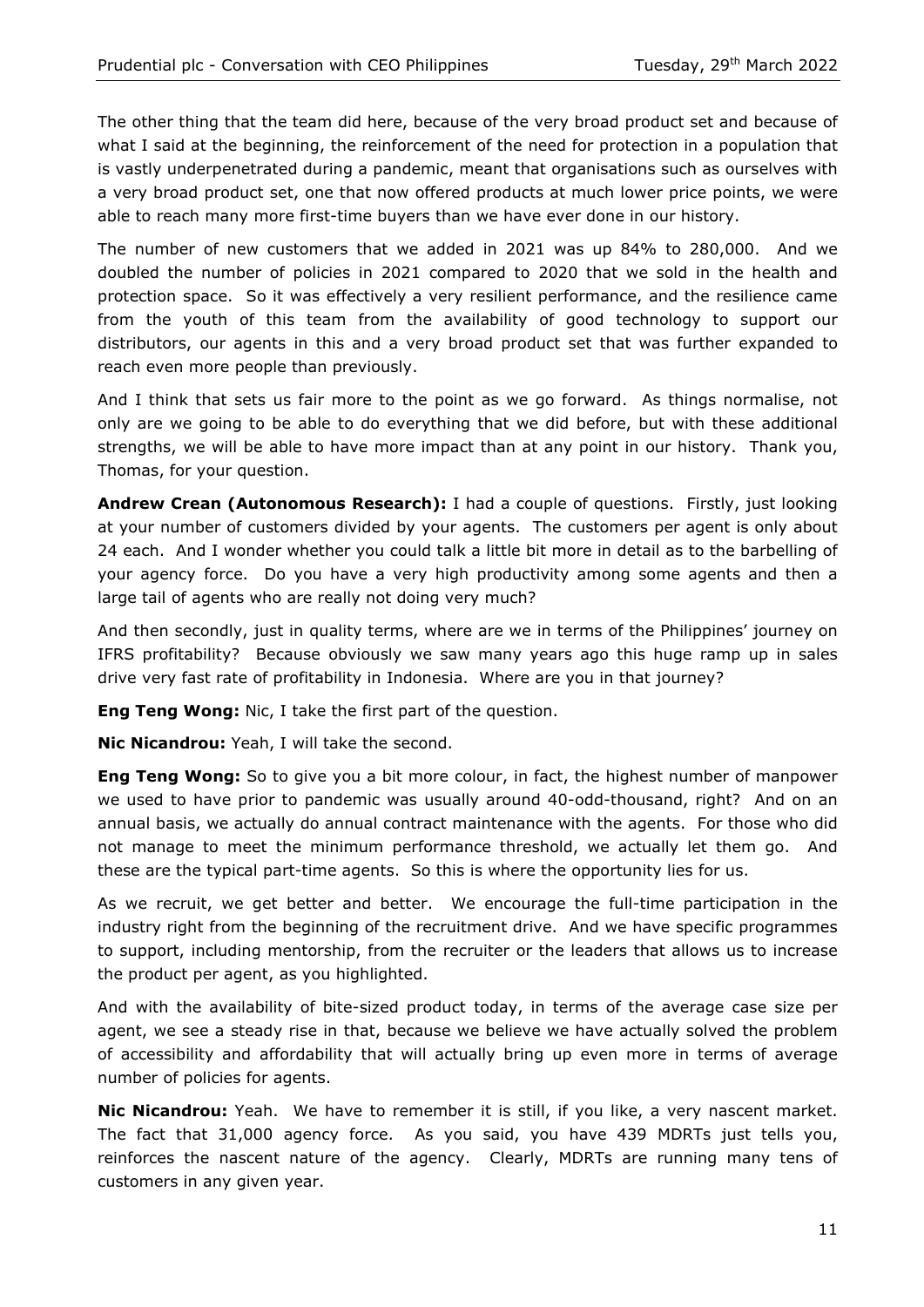There is a very significant throughput. In any given year, a relatively high proportion of our agents are year one agents. And because Eng Teng enforces, like we do everywhere else in our markets, the contract maintenance terms, if they have not quite made, as a rookie, the one in 30 days, the three in 60, the five in 90. So if you have not sold nine policies in the first 90 days, we tend to rotate them quite quickly.

Now, clearly, the challenge is, how do we get more to stick more of them to do it and modernise or at least industrialise the higher performing ones. New training that we are now giving them on PruXpress, which is effectively the training modules that are hosted on Pulse, warmer leads that we are giving them through Pulse, the activity management tools is all helping improve the stickability, the performance, the quality of what we do. And therefore, what we expect to see from here is a continuously improving ratio.

But it's still a nascent, the frontier market for agency and we are working hard, as I said, to modernise that and to have more that are full-time and highly produced.

In relation to the IFRS profits, I think the 16% was the growth in 2021. For the first time, our operating profits exceeded the \$100 million milestone. Congratulations, Eng Teng. I think that reflects that growing number of customers, but increasingly certainly over the last five, six years, a growing proportion of the in-force book that is coming from health and protection.

So it is more of an underwriting, more technical profits coming through that underpinning that performance. And as I said, just the rising regular premium, which is growing double-digit. So a very strong relationship between the growth in renewal premiums and IFRS profitability. Thank you, Andrew. Can we go to the next question, please?

**Larissa Van Deventer (Barclays):** I was hoping that you could comment on margins in two ways. The first one if you can give us an indication of your PVNBP margin? And the second one is you can comment on the impact that these bite-sized products have. So basically, do they add to the margin, or do they detract from it, and the size versus the nature of the product?

**Nic Nicandrou:** Okay. Let me take the question on margin. I mean, the margins that we are achieving in the Philippines are actually similar to other businesses that we have, maybe such as Indonesia, that are in an equivalent development and maturity phase when it comes to insurance products.

Also, when you look at while we do report, we give you the margin for, Prudential Insurance Growth Markets. The average in our last reported set of numbers was around the 40% mark. And if you like, that is a good sign. That is indicative of what we are able to achieve for June in the Philippines.

And clearly, as we grow the business, as we get even more benefit of scale, as we grow the proportion of critical illness products, as we grow the proportion of credit life protection that Eng Teng referenced earlier, that we are looking to effectively provide more of that not only to Robinson Bank, but to some of the other payment platforms that we are looking to work with in the future, then there is a road map. There is a pathway to improving the margins from here.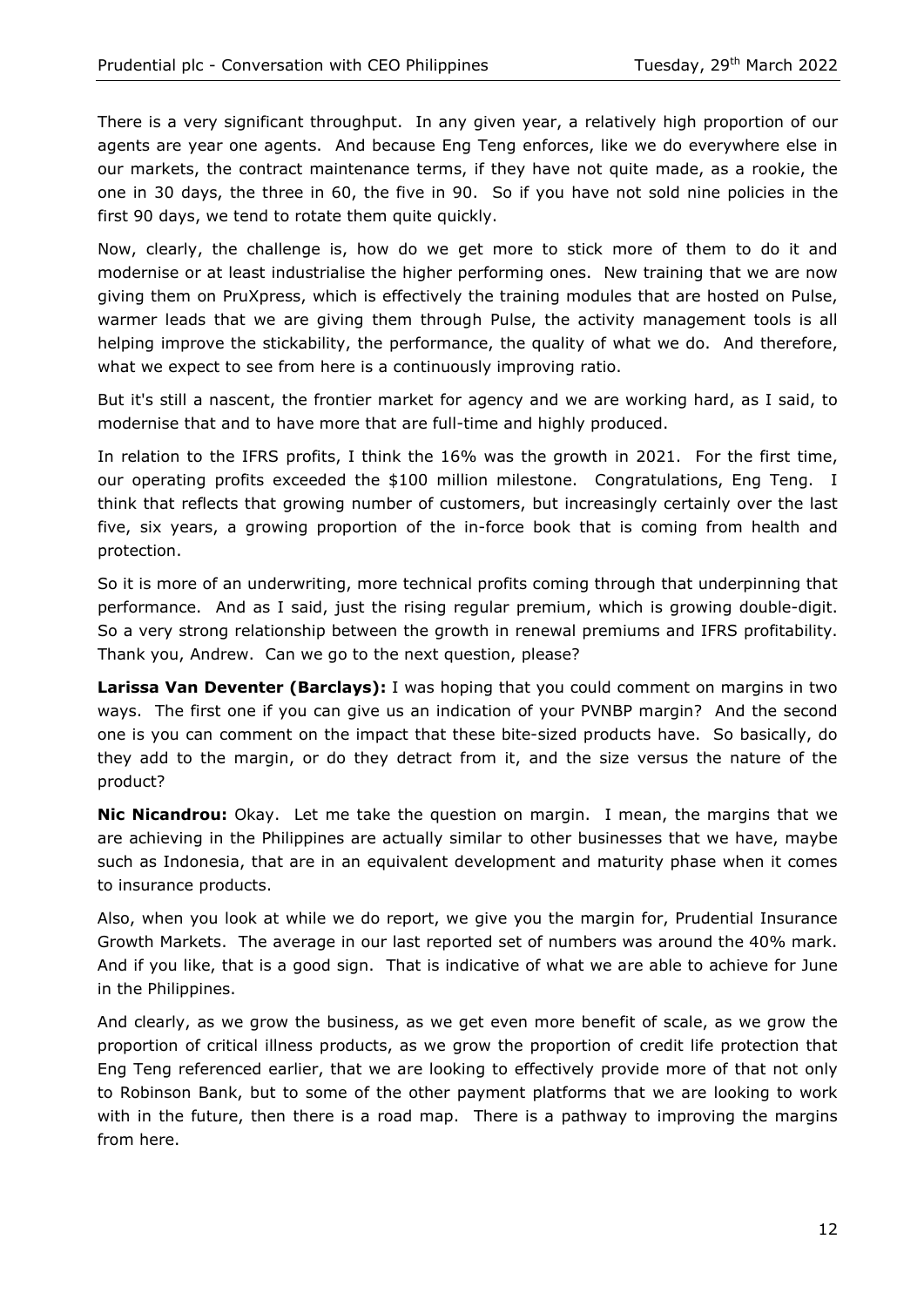Let us talk a little more about the bite-sized products. Well, okay. I mean, as Eng Teng said, the premiums are very small. So we have sold 57,000 bite-sized products. The average premium of those are about \$11 just to give you a sense. So it is not about if they are never going to make a meaningful contribution to APE, never mind, NBP.

But what is sold is protection. I mean, clearly, on a standalone basis, they do make a profit. But that is before, if you like, amortising the cost of investment that we are making in Pulse.

Where the benefit comes is that, firstly, someone comes in, downloads Pulse. This happens here, like it happens everywhere else in our businesses. But I think Philippines is leading the way. A user would then avail themselves of some of the services, whether it is a fitness. That tends to be very popular here, some of the nutrition, very health conscious, not least given the young age of the population.

They then do bite-sized products, as if you like, another point of engagement with the Pru. At that stage, we have enough information about them to pass them on to agents as very well nurtured leads. And really the power of it comes from then converting those leads into a full premium sale. And we did around 33,000 such cases last year at a decent premium of about 750-odd-dollars. And you begin to see how that made up around 17% of the \$177 million of APE that our business achieved in this market.

And that really is what is contributing more and more to the growth of our business. APE grew 26%. NBP grew by roughly the same level. And Pulse users, once they go through the online to offline route is what is driving both an improving margin but also overall growth in APE and NBP. Thank you for your questions.

**Patrick Bowes:** We have got a couple of questions, which I will aggregate together on Pulse. The first one is from Farooq Hanif at JP Morgan, who is asking, what has contributed to the success of Pulse in terms of sales in the Philippines? And then Blair Stewart is asking also on Pulse, which is, why only a third of the agents are taking leads direct from Pulse? And just asking for clarity on the definition of a Pulse sale, i.e., both a direct sale from lead from the Pulse system, but also an agent booking business onto Pulse. That is it for the moment.

**Nic Nicandrou:** Okay. So what Pulse contributed?

**Eng Teng Wong:** The opportunities, as I highlighted earlier, 75% of the population, they are actually online social media tech-savvy. So Pulse came at an opportune time in quarter one 2020, just before the pandemic. And as we launched, it gained a lot of traction because people like to stay active, a lot of cyclists in this country. When we did a virtual, just a contest, lot of people joined and we created so many different communities. Some are interested in nutrition like, Nic, you mentioned. Some are interested in health. Some are interested to just share photos amongst themselves.

So we, then based on these data, created or co-created products based on their feedback. And on top of that, there are certain seasons in this country that we are really tapping on as well, knowing that for example, around May-June, that is usually dry season, dengue is prevalent. So we learn from Malaysia, the first country who launched dengue. We actually launched here too.

So in summary, two key aspects. There are many young active users social media we tap on onto a Pulse ecosystem. Based on the data, we create bite-sized product. And then based on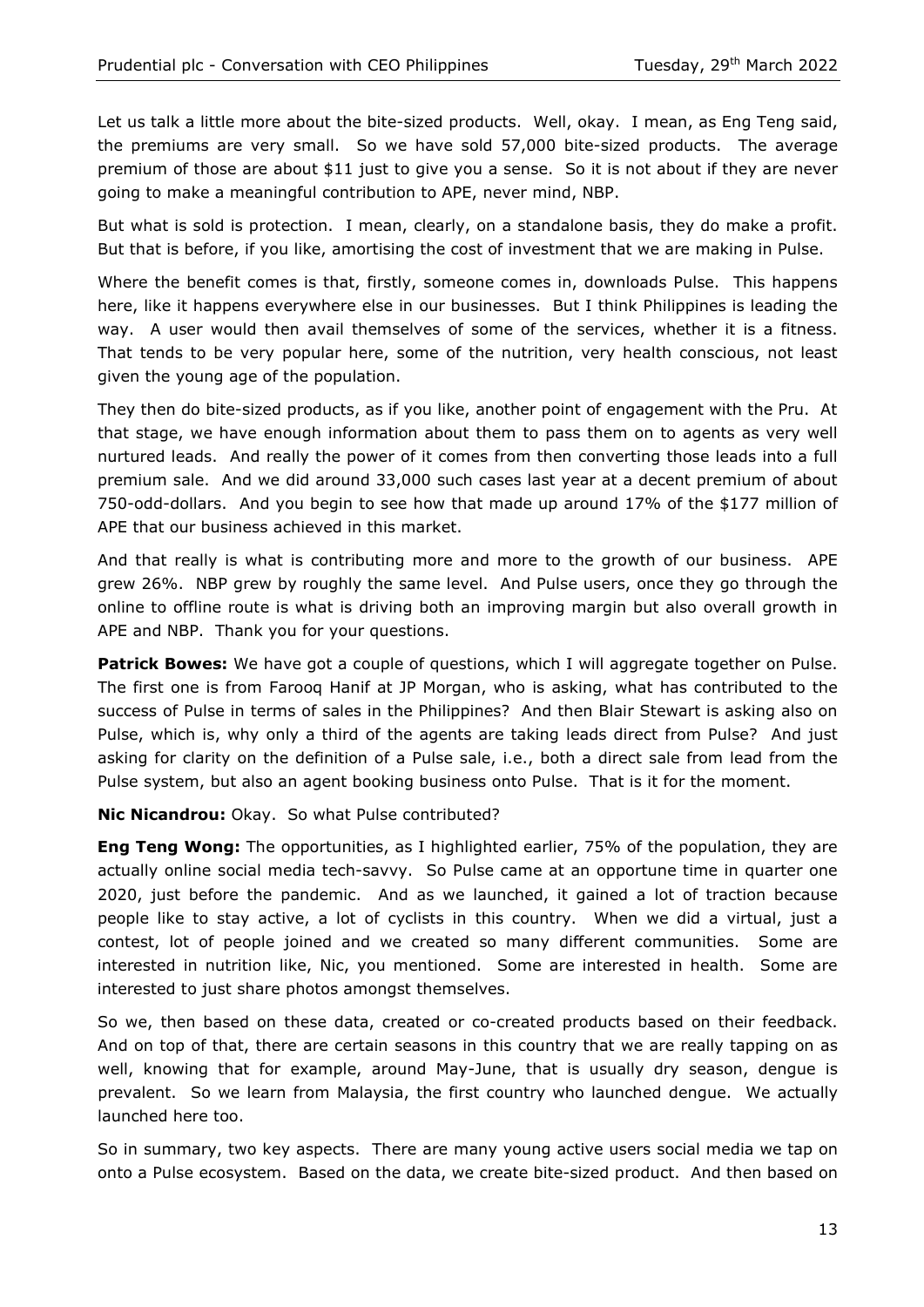the seasons in this country, we also created those products. And in summary, there are probably nine categories of products and there are many different variants that we also introduced. On a monthly basis, we can turn on and off different products just to make sure that we continue to build interest and engage with these users of Pulse and hence resulting in the first level of 57,000 sales last year.

And this year, in fact, learning from last year, we even refined these product offerings. The \$1 US personal accident for junior, when we first launched personal accident, the year before the success was limited because the adults, they were not so keen. The younger segment, the children are then more interested because the parents are interested.

So we continuously learn based on data that we get, either through sales data or behavioural data. And the last point to share about Pulse is really make sure that we not only put products onto it. We have curated content. Like this month, this is the International Month for Women. We have a lot of curated content about women's health, finances and so on to increase the regular engagements or what we call the MAUs, monthly active users. And that also resulted in some of these users buying products, for example, cancer protection, breast cancer in this case from us.

**Nic Nicandrou:** I think the secret why the Philippines has done better in terms of building our Pulse is no more complicated than we have a youthful business. If you look at the average age of our staff, what was it that you said earlier? 75-76% that are millennials and Gen-Z.

**Eng Teng Wong:** Yeah, Gen Z.

**Nic Nicandrou:** We have a youthful distribution force. You said 80%?

**Eng Teng Wong:** Yeah, 85%.

**Nic Nicandrou:** 85% are also Gen-Z or millennials. And you have a customer base that is also quite young. So if you like, it starts with ourselves the fact that we have a young team in a country that is very tech-savvy. Then they are very fast and first to take up the ideas that are coming out from the centre that as you were building those solutions at the centre, the Philippines were very first to grab them and run with them and improve on them.

So they were first to the party so to speak. And that is why it is that much more embedded in this business relative to some of the others. But the others are catching up fast as well. So they are only just lagging behind.

Now as to why only a third of the agents are now receiving leads through Pulse, like every other market, we have to prove the concept. Yes, they are young. Yes, they wanted to be part of the pilot. But we have to prove it to them. And then they act as the role models to go and be ambassadors, if you like, in order to get their colleagues, other agency groups to follow. They have to prove that if you receive a lead, you are going to be that much more productive.

And then you get this snowball effect. It starts a little slow, notwithstanding the youthful nature of the distribution post, but then it snowballs quite quickly. It was not until the latter part of last year that we started feeding more and more of these leads. Not every single one of those 10,000. In fact, it is only a fraction completed. But it just goes to show how much